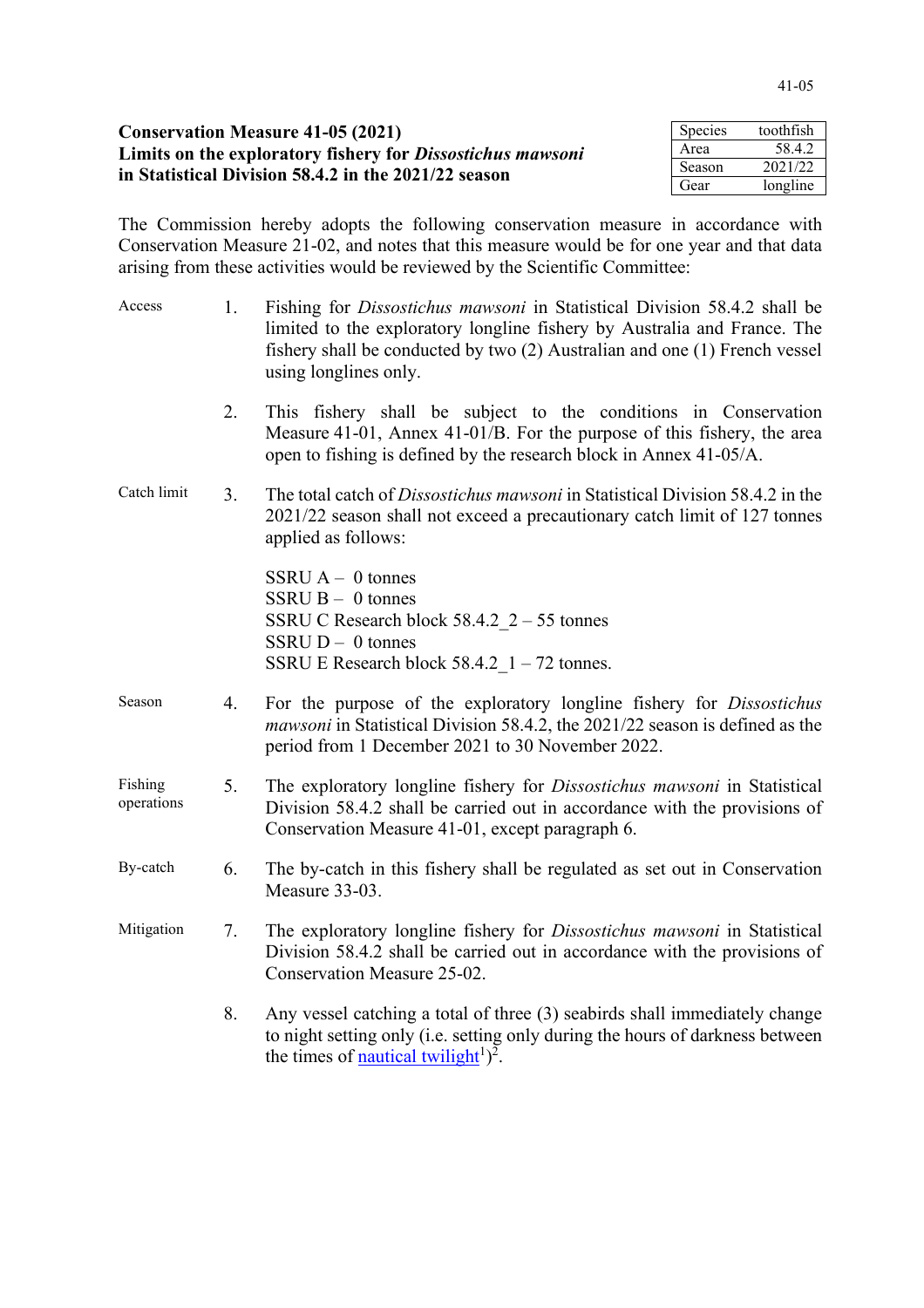| Observers                        | 9.  | Each vessel participating in the fishery shall have at least two scientific<br>observers, one of whom shall be an observer appointed in accordance with<br>the CCAMLR Scheme of International Scientific Observation, on board<br>throughout all fishing activities within the fishing period.                                                                                                                                                                                               |
|----------------------------------|-----|----------------------------------------------------------------------------------------------------------------------------------------------------------------------------------------------------------------------------------------------------------------------------------------------------------------------------------------------------------------------------------------------------------------------------------------------------------------------------------------------|
| Research                         | 10. | Each vessel participating in this exploratory fishery shall conduct<br>fishery-based research in accordance with the Research Plan and Tagging<br>Program described in Conservation Measure 41-01, Annex 41-01/B and<br>Annex 41-01/C respectively.                                                                                                                                                                                                                                          |
|                                  | 11. | Tooth fish shall be tagged at a rate of at least five fish per tonne green weight<br>caught.                                                                                                                                                                                                                                                                                                                                                                                                 |
| Data:<br>catch/effort            | 12. | For the purpose of implementing this conservation measure in the 2021/22<br>season, the following shall apply:                                                                                                                                                                                                                                                                                                                                                                               |
|                                  |     | the Daily Catch and Effort Reporting System set out in Conservation<br>(i)<br>Measure 23-07;                                                                                                                                                                                                                                                                                                                                                                                                 |
|                                  |     | the Monthly Fine-scale Catch and Effort Reporting System set out in<br>(ii)<br>Conservation Measure 23-04. Fine-scale data shall be submitted on a<br>haul-by-haul basis;                                                                                                                                                                                                                                                                                                                    |
|                                  |     | fishing vessels undertaking research in accordance with Conservation<br>(iii)<br>Measure 24-01 shall report data in accordance with the requirements (i)<br>and (ii) above.                                                                                                                                                                                                                                                                                                                  |
|                                  | 13. | For the purpose of Conservation Measures 23-07 and 23-04, the target<br>species is Dissostichus mawsoni (any Dissostichus eleginoides caught shall<br>be counted towards the overall catch limit for <i>Dissostichus mawsoni</i> ) and<br>'by-catch species' are defined as any species other than Dissostichus spp.                                                                                                                                                                         |
| Data:<br>biological              | 14. | Fine-scale biological data, as required under Conservation Measure 23-05,<br>shall be collected and recorded. Such data shall be reported in accordance<br>with the CCAMLR Scheme of International Scientific Observation.                                                                                                                                                                                                                                                                   |
| Environ-<br>mental<br>protection | 15. | Conservation Measure 26-01 applies.                                                                                                                                                                                                                                                                                                                                                                                                                                                          |
|                                  | 16. | Conservation Measures 22-06, 22-07 and 22-08 apply.                                                                                                                                                                                                                                                                                                                                                                                                                                          |
|                                  |     | $\mathbf{I}$<br>The exact times of nautical twilight are set forth in the Nautical Almanac tables for the<br>relevant latitude, local time and date. A copy of the algorithm for calculating these<br>times is available from the CCAMLR Secretariat. All times, whether for ship<br>operations or observer reporting, shall be referenced to Coordinated Universal Time<br>(UTC).<br>$\overline{c}$<br>Wherever possible, when night setting, setting of lines should be completed at least |

three hours before sunrise (to reduce loss of bait to/catches of white-chinned petrels).